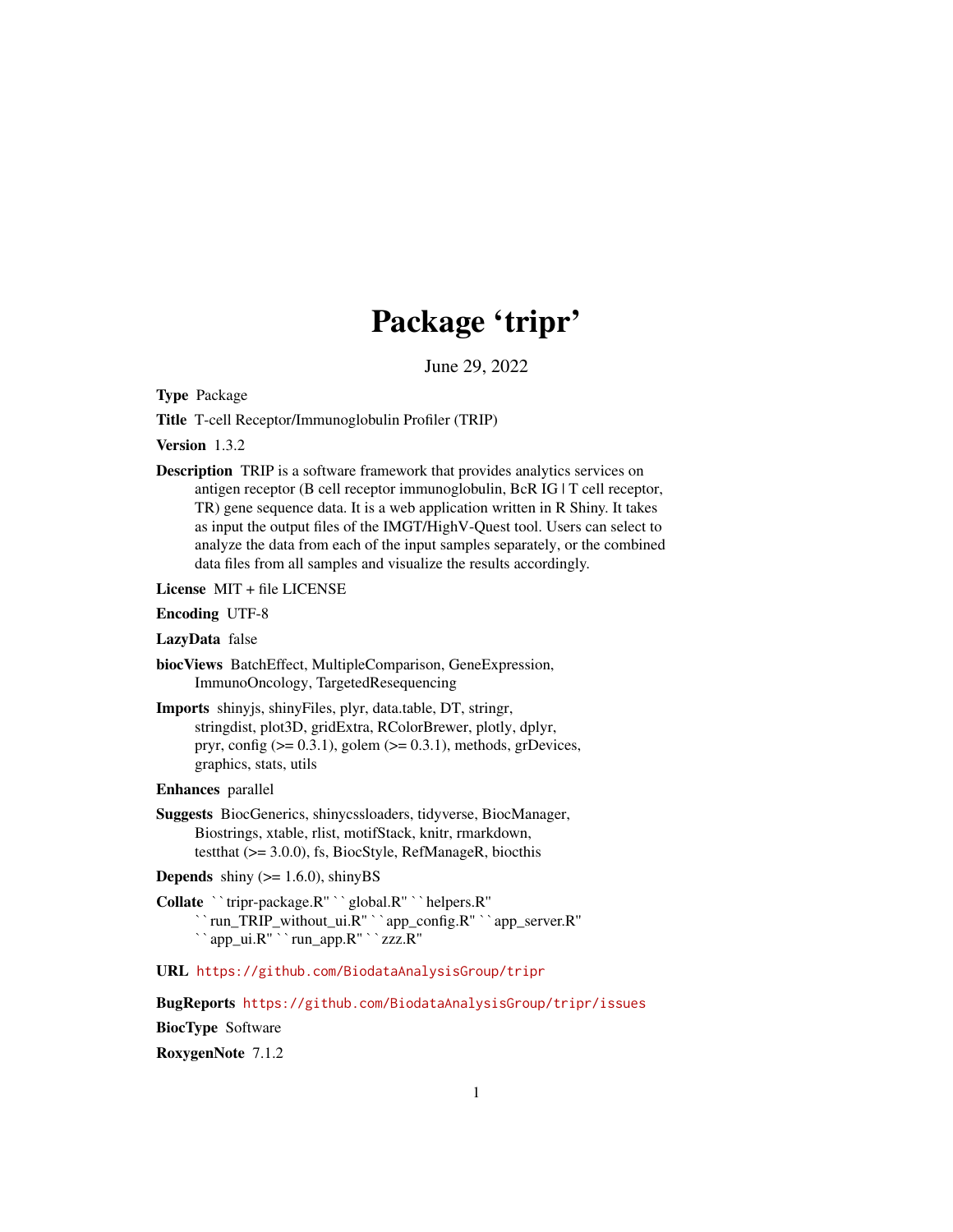<span id="page-1-0"></span>VignetteBuilder knitr

Config/testthat/edition 3

git\_url https://git.bioconductor.org/packages/tripr

git\_branch master

git\_last\_commit 23541cb

git\_last\_commit\_date 2022-05-24

Date/Publication 2022-06-29

Author Maria Th. Kotouza [aut], Katerina Gemenetzi [aut], Chrysi Galigalidou [aut], Elisavet Vlachonikola [aut], Nikolaos Pechlivanis [cre], Andreas Agathangelidis [aut], Raphael Sandaltzopoulos [aut], Pericles A. Mitkas [aut], Kostas Stamatopoulos [aut], Anastasia Chatzidimitriou [aut], Fotis E. Psomopoulos [aut], Iason Ofeidis [aut]

Maintainer Nikolaos Pechlivanis <inab.bioinformatics@lists.certh.gr>

## R topics documented:

#### **Index** [9](#page-8-0)

run\_app *Run the Shiny Application*

#### Description

Run the Shiny Application

#### Usage

```
run_app(
  onStart = NULL,
  options = list(launch.browser = TRUE),
  enableBookmarking = NULL,
  uiPattern = "/",
  ...
\mathcal{E}
```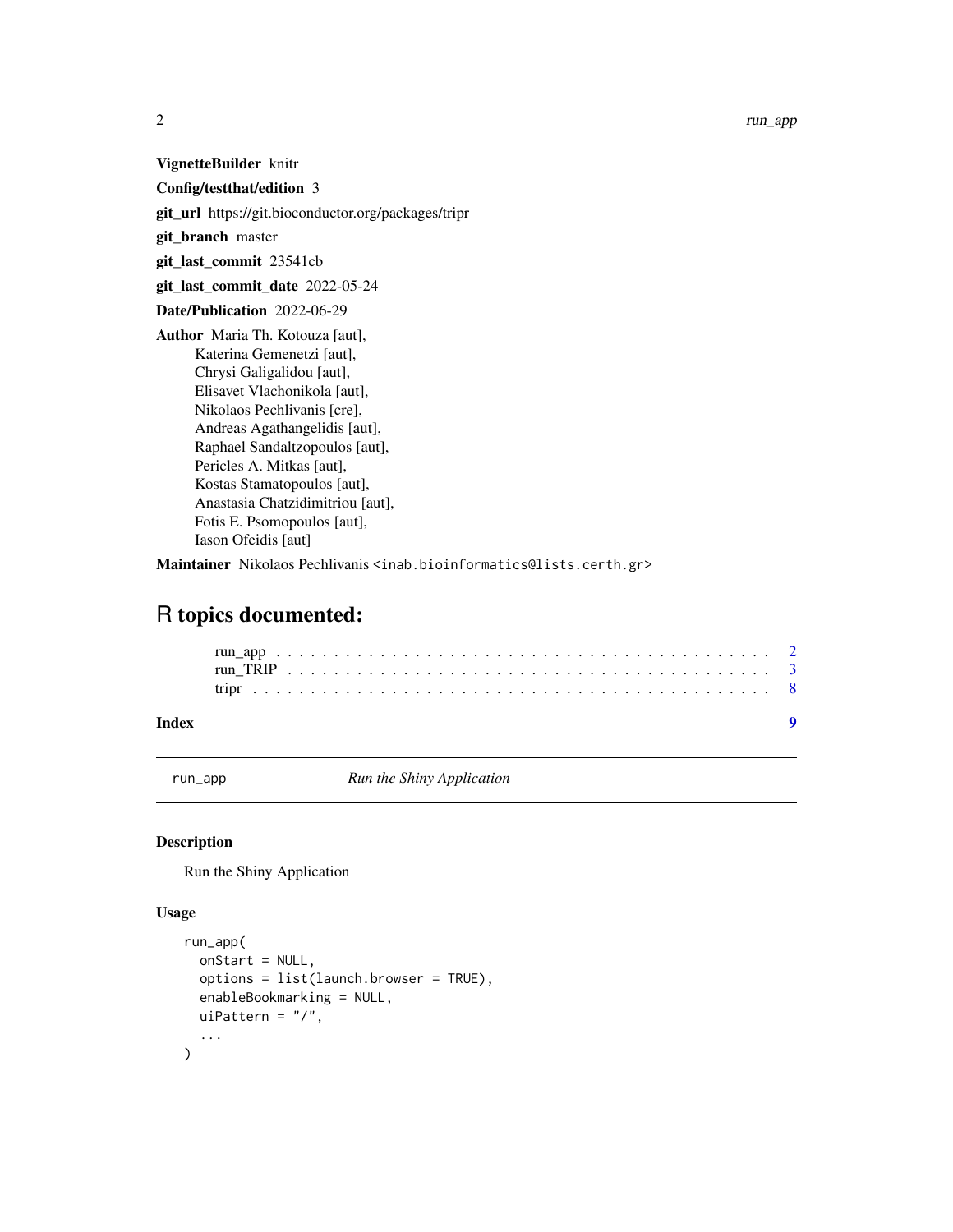#### <span id="page-2-0"></span>Arguments

| onStart           | A function that will be called before the app is actually run. This is only needed<br>for shinyAppObj, since in the shinyAppDir case, a global. R file can be used<br>for this purpose.                                                                                                                                           |  |
|-------------------|-----------------------------------------------------------------------------------------------------------------------------------------------------------------------------------------------------------------------------------------------------------------------------------------------------------------------------------|--|
| options           | Named options that should be passed to the runApp call (these can be any of<br>the following: "port", "launch.browser", "host", "quiet", "display.mode" and<br>"test.mode"). You can also specify width and height parameters which pro-<br>vide a hint to the embedding environment about the ideal height/width for the<br>app. |  |
| enableBookmarking |                                                                                                                                                                                                                                                                                                                                   |  |
|                   | Can be one of "url", "server", or "disable". The default value, NULL, will re-<br>spect the setting from any previous calls to enableBookmarking(). See enableBookmarking()<br>for more information on bookmarking your app.                                                                                                      |  |
| uiPattern         | A regular expression that will be applied to each GET request to determine whether<br>the ui should be used to handle the request. Note that the entire request path<br>must match the regular expression in order for the match to be considered suc-<br>cessful.                                                                |  |
| $\ddotsc$         | arguments to pass to golem_opts. See '?golem::get_golem_options' for more<br>details.                                                                                                                                                                                                                                             |  |

#### Value

None

#### Examples

```
if (interactive()) {
   run_app(options = list(launch.browser = FALSE))
}
```
run\_TRIP *Run tripr analysis via R command line*

#### Description

run\_TRIP() is a wrapper of {tripr} shiny analysis tool for use via R command line. Output of analysis is saved in *tripr/extdata/output* folder, where R libraries are saved (typically *R/library*).

#### Usage

```
run_TRIP(
 datapath = fs::path_package("extdata", "dataset", package = "tripr"),
 output_path = fs::path_home("Documents/tripr_output"),
 filelist = c("1_Summary.txt", "2_IMGT-gapped-nt-sequences.txt",
    "4_IMGT-gapped-AA-sequences.txt", "6_Junction.txt"),
 cell = "Bcell",
```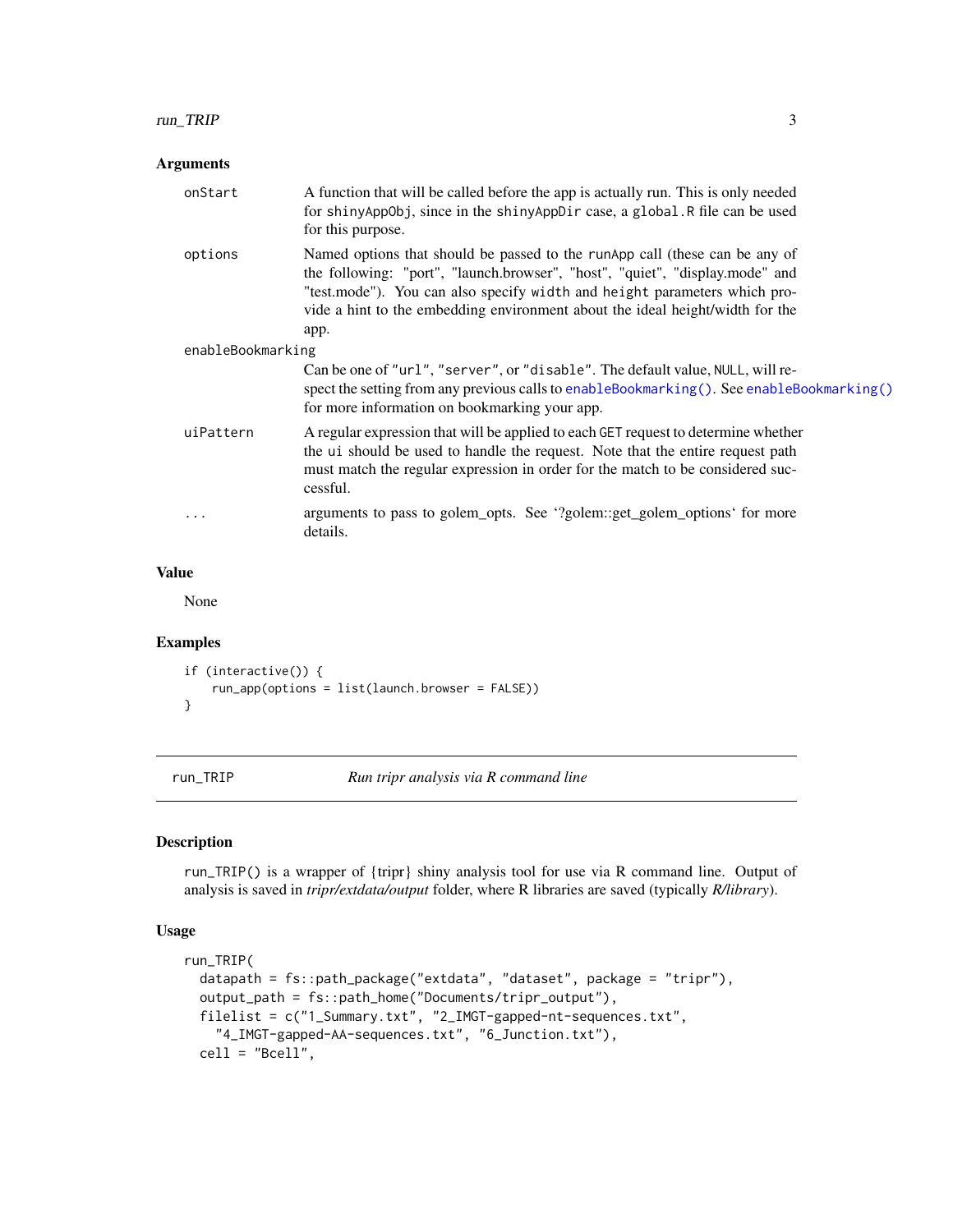```
throughput = "High Throughput",
 preselection = "1,4C:W",
  selection = "5".
  identity\_range = "85:100",vgenes = ",
  dgenes = ""jgenes = ",
  cdr3_length_range = "",
  aminoacid = "".pipeline = "1",
  select_clonotype = "V Gene + CDR3 Amino Acids",
 highly_sim_params = paste0("1-1 2-1 3-1 4-1 5-1 6-1 7-1 8-1 9-1 10-1 11-1 ",
    "12-1 13-1 14-1 15-2 16-2 17-2 18-2 19-2 20-2 21-2 23-2 24-2 25-2 ",
    "26-2 27-2 28-2 29-3 30-3 31-3 32-3 33-3 34-3 35-3 36-3 37-3 38-3 ",
    "39-3 40-3 41-3 42-3 43-3 44-3 45-3 46-3 47-3 48-3 49-3 50-3,1,Yes"),
  shared_clonotypes_params = "reads,1,Yes",
  highly_shared_clonotypes_params = "reads,1,Yes",
  repertoires_params = "1,4,6",
  identity_groups = "85:97,97:99,99:100,100:100",
 multiple_values_params = "2:7,2:3,2:5,2:11",
 alignment_params = "1, both, 1, 2:20",mutations_params = "both, 0.5, 0.5, 2:20"\mathcal{L}
```
#### Arguments

| datapath     | (character) The directory where the folders of the data is located. Note that ev-<br>ery sample of the dataset must have its own individual folder and every sample<br>folder must be in one root folder. Note that every file in the root folder will be<br>used in the analysis.<br>Supposedly the dataset is in user's <i>Documents</i> / folder, one could use: fs::path_home("Documents",<br>"dataset"), with the help of path_home function. See the package vignette for<br>more. |
|--------------|------------------------------------------------------------------------------------------------------------------------------------------------------------------------------------------------------------------------------------------------------------------------------------------------------------------------------------------------------------------------------------------------------------------------------------------------------------------------------------------|
| output_path  | (character) The directory where the output data will be stored. Please provide a<br>valid path, ideally the same way as datapath by using the path_home function.<br>The default value points to <i>Documents/tripr_output</i> directory.                                                                                                                                                                                                                                                |
| filelist     | (character vector) The character vector of files of the IMGT output that will be<br>used through the analysis from each sample.                                                                                                                                                                                                                                                                                                                                                          |
| cell         | (character) 'Bcell' (default) or 'Tcell'.                                                                                                                                                                                                                                                                                                                                                                                                                                                |
| throughput   | (character) 'High Throughput' (default) or 'Low Throughput'.                                                                                                                                                                                                                                                                                                                                                                                                                             |
| preselection | (character) Preselection options:<br>$1 =$ Only take into account Functional V-Gene,<br>$2 =$ Only take into account CDR3 with no Special Characters $(X, *, *,),$<br>$3 =$ Only take into account Productive Sequences,<br>$4 =$ Only take into account CDR3 with valid start/end landmarks.,<br>For Preselection option 4, select start/end landmarks.,<br>Use the vertical line 'l' to add more than one start or end landmarks,                                                      |

<span id="page-3-0"></span>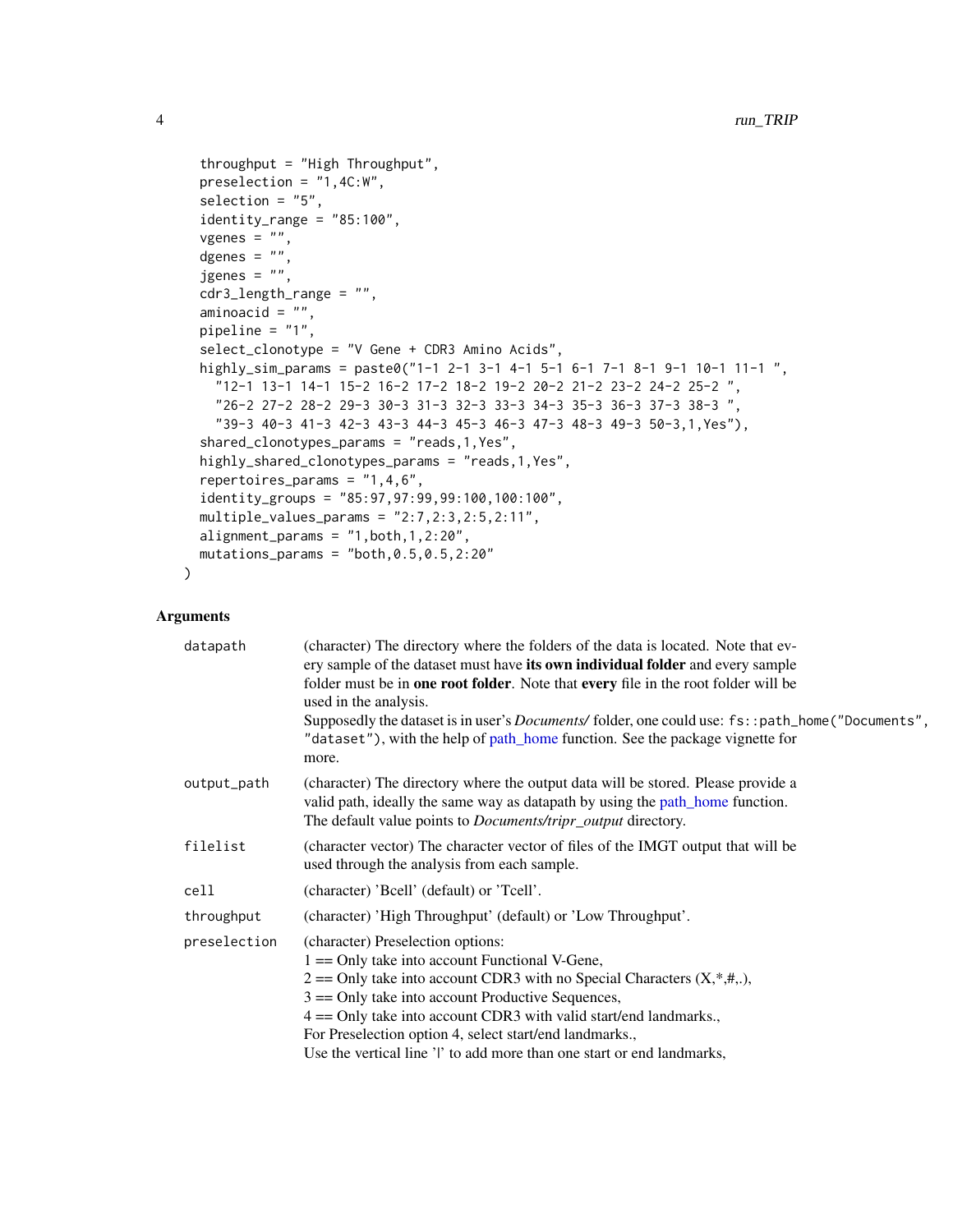|                   | Use comma ',' to seperate the list of options, use semicolon ':' to seperate start<br>and end landmarks.                                                                                                                                                                                                                                                                                                                                                                                                                                                                                                                                                                                                                                                         |  |
|-------------------|------------------------------------------------------------------------------------------------------------------------------------------------------------------------------------------------------------------------------------------------------------------------------------------------------------------------------------------------------------------------------------------------------------------------------------------------------------------------------------------------------------------------------------------------------------------------------------------------------------------------------------------------------------------------------------------------------------------------------------------------------------------|--|
| selection         | (character) Selection options:<br>$5 = V-REGION$ identity $6 = Select Specific V$ Gene,<br>$7 =$ Select Specific J Gene,<br>$8 =$ Select Specific D Gene,<br>$9 =$ Select CDR3 length range,<br>10 == Only select CDR3 containing specific amino-acid sequence.<br>Use comma ',' to seperate the list of options.                                                                                                                                                                                                                                                                                                                                                                                                                                                |  |
|                   | identity_range (character) V-REGION identity Use colon ':' to seperate identity low and high                                                                                                                                                                                                                                                                                                                                                                                                                                                                                                                                                                                                                                                                     |  |
| vgenes            | (character) Filter in specific V Genes,<br>Separate the different V-Gene names with 'l' e.g. TRBV11-2 TRBV29-1*03 (F)                                                                                                                                                                                                                                                                                                                                                                                                                                                                                                                                                                                                                                            |  |
| dgenes            | (character) Filter in specific D Genes,<br>Separate the different D-Gene names with   e.g. TRBD2 TRBD1                                                                                                                                                                                                                                                                                                                                                                                                                                                                                                                                                                                                                                                           |  |
| jgenes            | (character) Filter in specific J Genes,<br>Separate the different J-Gene names with   e.g. TRBJ2-6 TRBJ2-2                                                                                                                                                                                                                                                                                                                                                                                                                                                                                                                                                                                                                                                       |  |
| cdr3_length_range |                                                                                                                                                                                                                                                                                                                                                                                                                                                                                                                                                                                                                                                                                                                                                                  |  |
|                   | (character) Filter in rows with CDR3 lengths within a range,<br>Use colon ':' to seperate identity low and high                                                                                                                                                                                                                                                                                                                                                                                                                                                                                                                                                                                                                                                  |  |
| aminoacid         | (character) Filter in rows with CDR3 containing specific amino-acid sequence                                                                                                                                                                                                                                                                                                                                                                                                                                                                                                                                                                                                                                                                                     |  |
| pipeline          | (character) Pipeline options:<br>$1 =$ Clonotypes Computation,<br>$2 =$ Highly Similar Clonotypes computation,<br>$3 ==$ Shared Clonotypes Computation,<br>4 == Highly Similar Shared Clonotypes Computation,<br>$5 =$ Repertoires Extraction,<br>$6 =$ Repertoires Comparison,<br>7 == Highly Similar Repertoires Extraction,<br>$8 ==$ Insert Identity groups,<br>$9 ==$ Somatic hypermutation status,<br>$10 = \text{CDR3 Distribution}$ ,<br>$11 == Pi$ Distribution,<br>$12 ==$ Multiple value comparison,<br>$13 ==$ CDR3 with 1 length difference,<br>$14 ==$ Alignment,<br>$15 ==$ Somatic hypermutations,<br>$16 ==$ Logo,<br>$17 = SHM$ normal,<br>$18 ==$ SHM High similarity,<br>$19 ==$ Diagnosis,<br>Use comma ',' to seperate the list of options |  |
| select_clonotype  |                                                                                                                                                                                                                                                                                                                                                                                                                                                                                                                                                                                                                                                                                                                                                                  |  |
|                   | (character) Compute clonotypes.<br>Select one the following options:<br>"V Gene + CDR3 Amino Acids",<br>"V Gene and Allele + CDR3 Amino Acids",                                                                                                                                                                                                                                                                                                                                                                                                                                                                                                                                                                                                                  |  |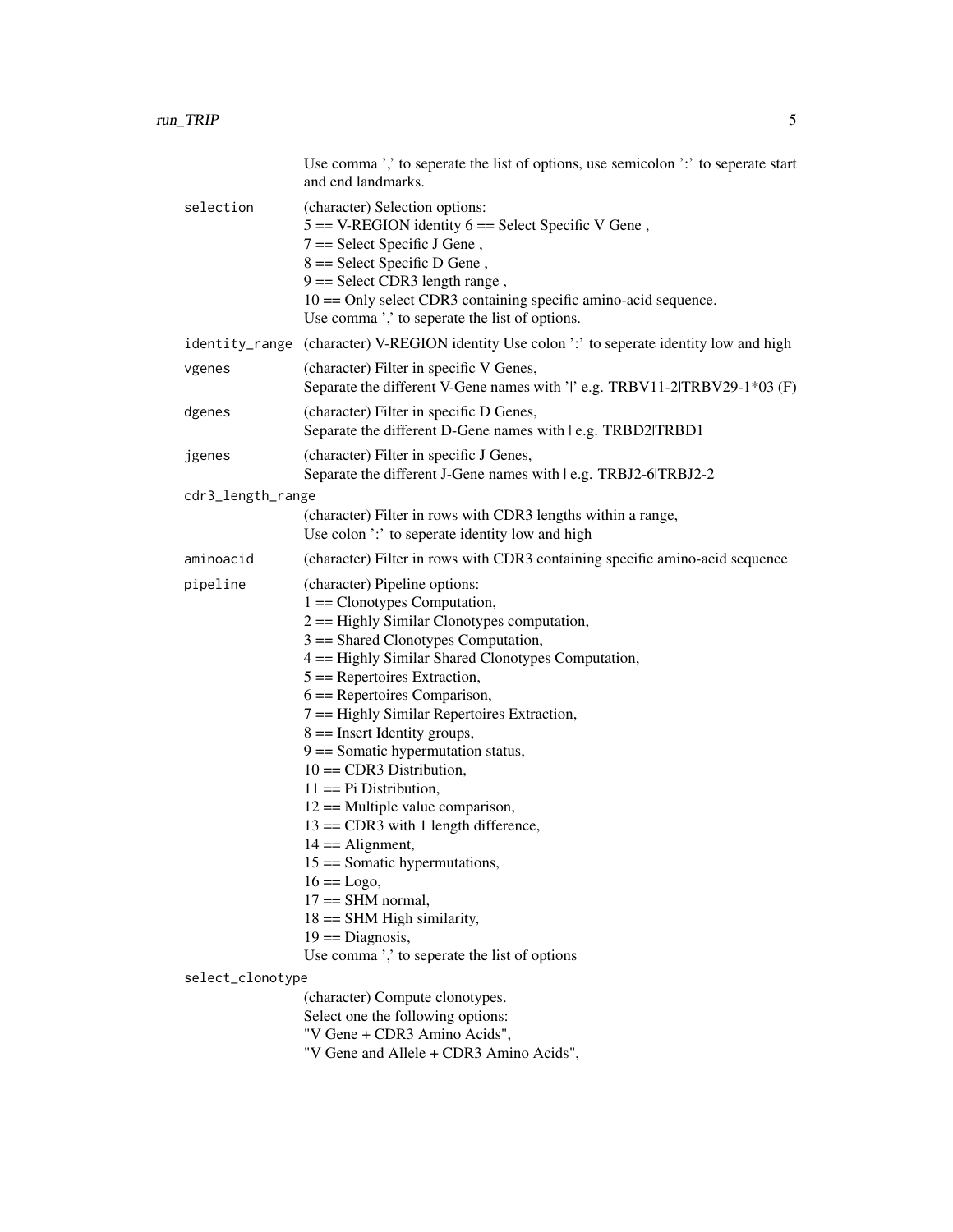"V Gene + CDR3 Nucleotide",

"V Gene and Allele + CDR3 Nucleotide",

"J Gene + CDR3 Amino Acids",

"J Gene and Allele + CDR3 Amino Acids",

"J Gene + CDR3 Nucleotide",

"J Gene and Allele + CDR3 Nucleotide",

"CDR3 Amino Acids",

"CDR3 Nucleotide",

"Sequence

highly\_sim\_params

(character) Select number of missmatches, the threshold of the clonotype frequency and whether you want to take gene into account. Use dashes '-' to show the length of the CDR3 sequences and the number of allowed missmatches and spaces ' ' to separate. For the CDR3 lengths with not specified number of missmatches the default value is 1. Use comma ',' to separate the three options.

#### shared\_clonotypes\_params

(character) Shared clonotypes computation.

Select 'reads' of 'threshold' for clonotypes, the number of reads or the threshold percentage accordingly, and whether you want to take gene into account. Use comma ',' to seperate the 3 options

highly\_shared\_clonotypes\_params

(character) Highly Similar Shared Clonotypes Computation

Select 'reads' of 'threshold' for clonotypes, the number of reads or the threshold percentage accordingly, and whether you want to take gene into account. Use comma ',' to seperate the 3 options

#### repertoires\_params

(character) Repertoires Extraction Options:  $1 == V$  Gene  $2 == V$  Gene and allele  $3 == J$  Gene  $4 == J$  Gene and allele  $5 == D$  Gene  $6 == D$  Gene and allele Use comma ',' to seperate the selected options

#### identity\_groups

(character) Insert identity groups Insert low and high values as follows: low\_values:high\_values Seperate low\_values and high\_values using comma ','.

#### multiple\_values\_params

(character) Multiple value comparison

Options:

 $1 = V$  GENE

 $2 == V$  GENE and allele

 $3 == J$  GENE

 $4 == J$  GENE and allele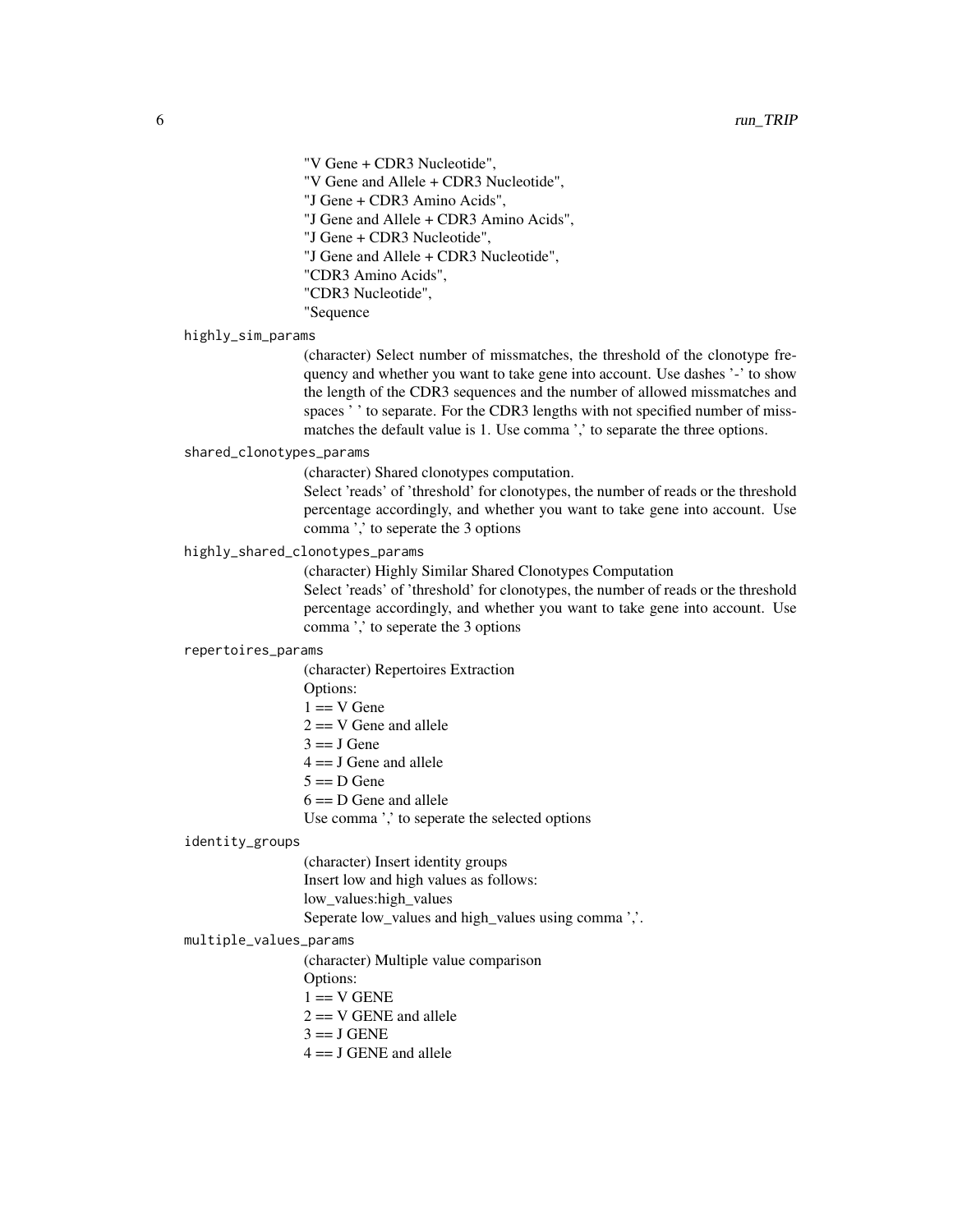$5 = D$  GENE  $6 == D$  GENE and allele  $7 = \text{CDR3-IMGT length}$  $8 = D$ -REGION reading frame  $9 ==$  Molecular mass  $10 == pI$ 11 == V-REGION identity Use colon ':' to indicate combinations of 2 values, use comma "," to seperate the selected options alignment\_params (character) Alignment parameters: Region for Alignment:  $1 = V.D.J.REGION$  or  $2 = V.J.REGION$ 

AA or Nt: Select 'aa' or 'nt' or 'both'

Germline:  $1 = Use$  Allele's germline or  $2 = Use$  Gene's germline

Use:  $1 = All$  clonotypes or  $2 =$  Select top N clonotypes or  $3 =$  Select threshold for clonotypes

Use comma ',' to seperate the 4 parameters. If you select option 2 or 3 at the 4th parameter you have to set the N or the threshold as well using colon ':'.

mutations\_params

(character) Somatic hypermutations parameters: AA or Nt: Select 'aa' or 'nt' or 'both' Set threshold for AA Set threshold for Nt Use:  $1 = All$  clonotypes or  $2 =$  Select top N clonotypes or  $3 =$  Select threshold for clonotypes Use comma ',' to seperate the 3 parameters. If you select option 2 or 3 at the 3rd parameter you have to set the N or the threshold as well using colon ':'.

#### Value

None

#### Examples

```
## Do not run
```
run\_TRIP(

```
output_path=fs::path_home("Documents/my_output"),
filelist=c("1_Summary.txt", "2_IMGT-gapped-nt-sequences.txt",
    "4_IMGT-gapped-AA-sequences.txt", "6_Junction.txt"),
cell="Bcell",
throughput="High Throughput",
preselection="1,2,3,4C:W",
selection="5",
identity_range="88:100",
cdr3_length_range="",
pipeline="1",
select_clonotype="V Gene + CDR3 Amino Acids")
```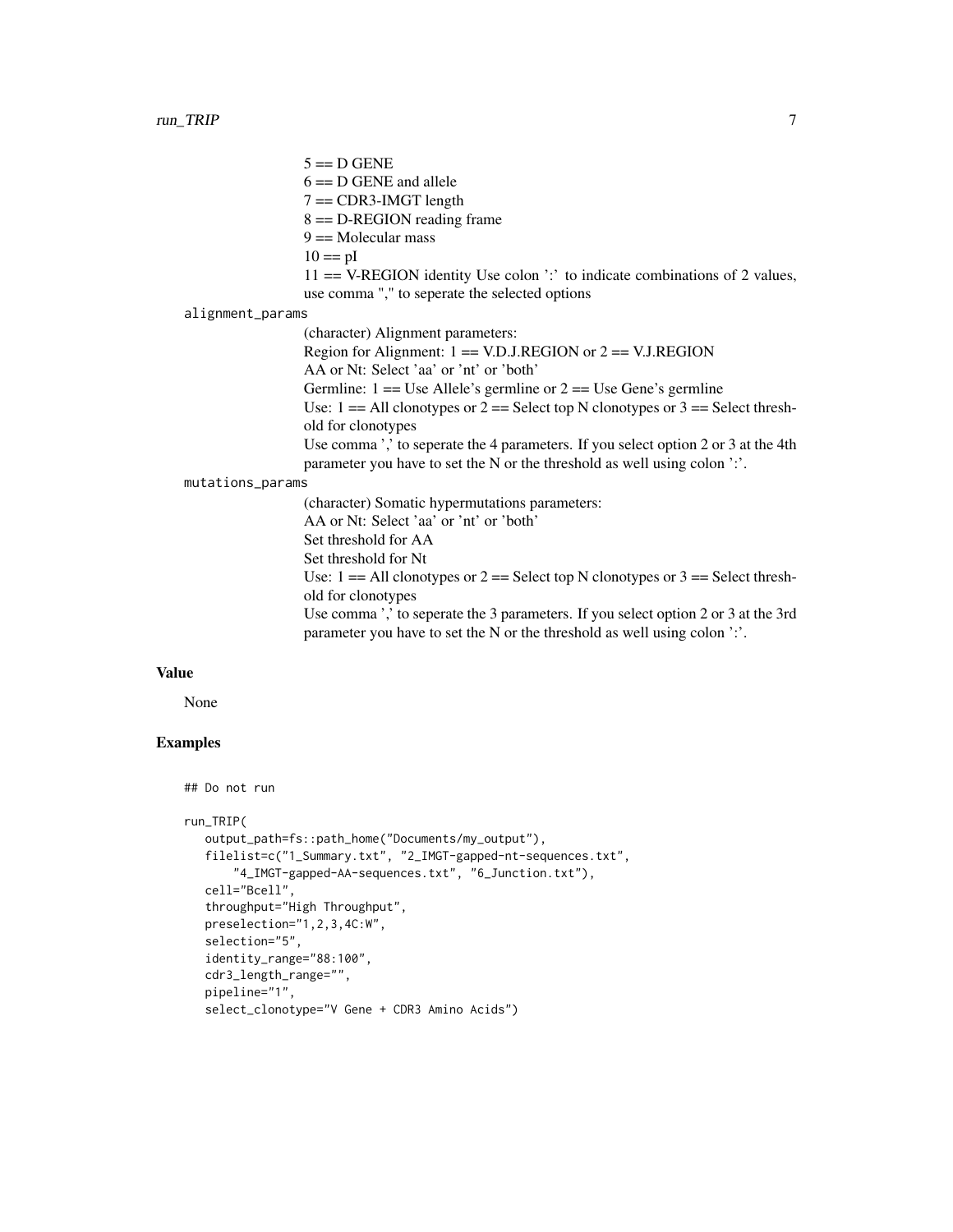<span id="page-7-0"></span>tripr *tripr*

### Description

T-cell Receptor/Immunoglobulin Profiler (TRIP)

#### Details

The only function you're likely to need from tripr is [run\_app()]. Otherwise refer to the vignettes for using tripr.